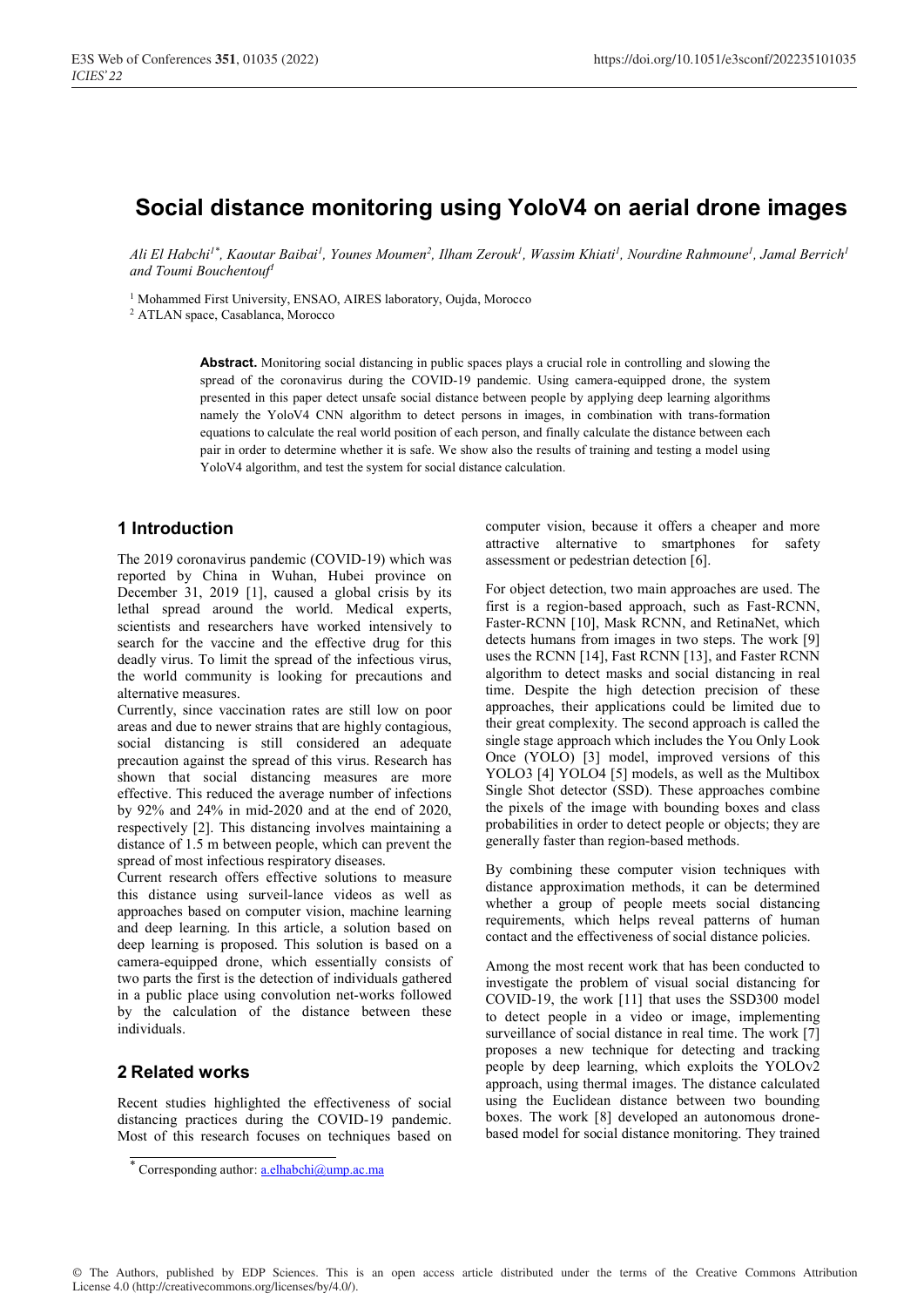the YOLOv3 model with a custom dataset. Calculations made by measuring the centroid distance between pedestrians. The YOLOv4 model was used for the detection and tracking of people using a single time-offlight (ToF) camera [12].

## **3 Methodology**

The main problem that we are trying to solve in this project is the detection of people who do not follow the measures of social distancing using a camera-equipped drone. The problem can be divided into two axes, the first is the detection of people by a detection algorithm using deep neural networks, which gives as a result the locations of the objects/people detected in the image, this result is then used in the second stage to estimate the position of persons in ground and then calculate the social distance using the output of the first stage combined with camera position and orientation, to detect if people are respecting the social distancing rules as is shown in the figure 2.



**Fig. 1.** System components and sensors

To solve this we are using a drone equipped with an RGB camera, a GPS sensor for the location capture, the IMU sensor for the orientation of the camera, this is then forwarded to the companion computer embedded in the drone (see figure 1) through the autopilot.



**Fig. 2.** Flow chart diagram of the whole system

## **3.1 Person detection**

### *1.1.1 Darknet*

For the Object detection task, we used multiple architectures all based on the darknet deep learning framework [15], and the YOLO algorithm [3]. The first architecture that we used is the YoloV3 [4], which is an improved version of the original YOLO algorithm and the second version YoloV2 [16]. In this architecture, they improved the training performance and accuracy, and they added scale output to deal with different objects sizes, we used also 2 different resolutions, 416 pixel by 416 and 608 by 608. After that we tested training also on YoloV4 [5] which is the newest version that is based also on darknet framework, in this version they added a lot of new features that can be used to decrease the training time, like new augmentation techniques (Mixup, Cutout, cutmix) and many others techniques.

#### *1.1.1 Dataset*

The dataset that we used in the beginning was a general purpose 'Visdrone-DET' dataset used originally as challenge for object detection for vehicles, persons, and other classes of aerial images captured from a drone in cities [18]. We selected from the dataset images that contains a majority of persons in them, we arrived at 1735 images, divided to either 608 by 608 or 416 by 416 depending on the architecture used, and contains around 38762 person/bounding box in them. After seeing the results, we augmented the dataset with another dataset for person detection 'Okutama-action' [17] to improve further the performance and generalization of our model; this dataset consists of 43 minutes of image sequences of aerial footage of persons with annotations, to add to 3491 images.

#### **3.2 Social distance measurement**

To measure the distance between people in the image, first we need the camera intrinsic parameters, like the sensor size of the camera, the focal length, field of view, etc. we need also extrinsic camera parameters that we capture using external sensors, GPS for position of the camera/drone, and IMU for attitude of camera. We also need the position of objects in the image using the detection algorithm results. Then we use triangulation equations to calculate the real world position of persons based on all those information, so then we can calculate the distance between each pair of persons. The figure 3 shows a scenario where the drone is hovering on persons and shows the frames of reference of position and orientation.

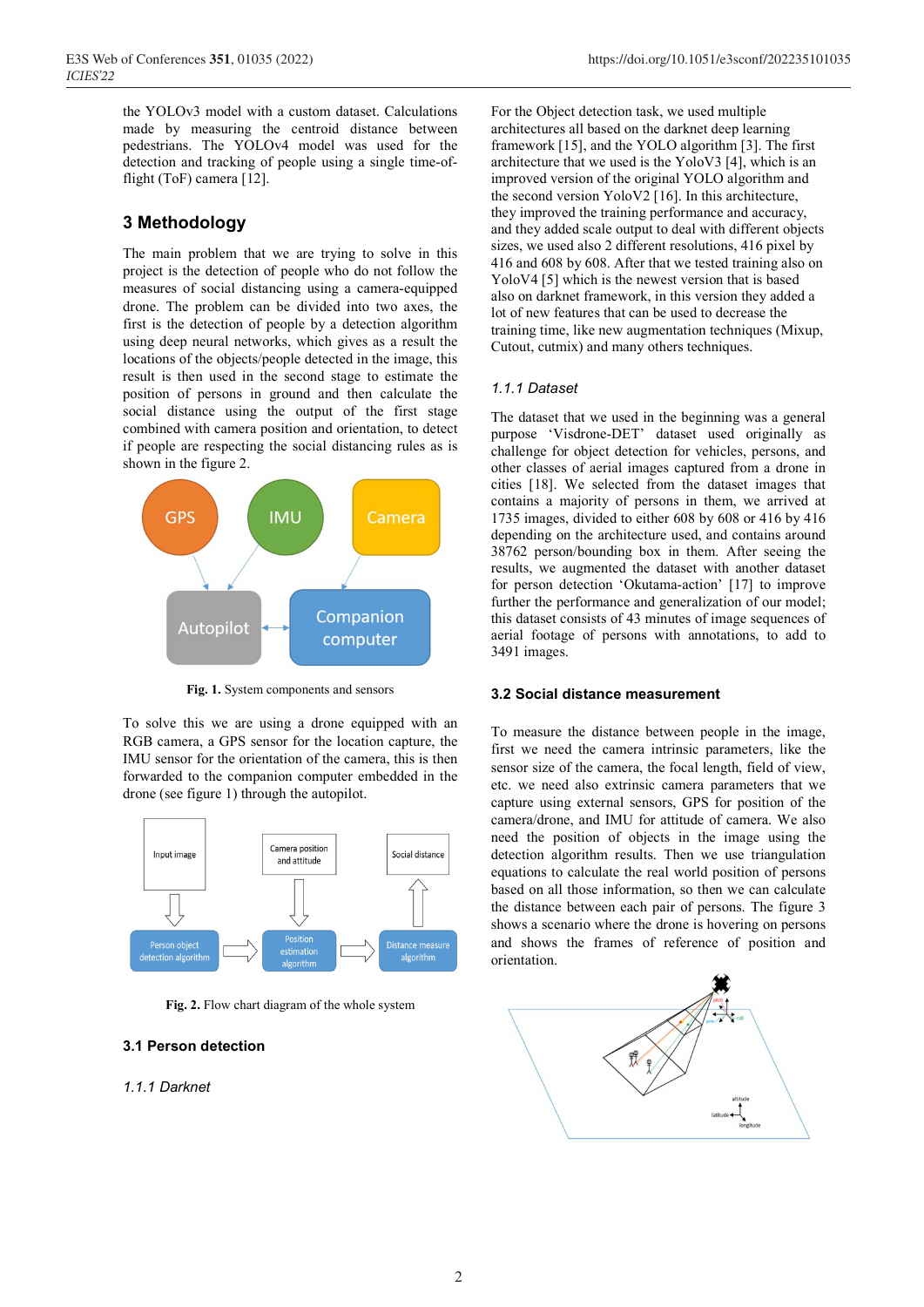**Fig. 3.** Shooting scenario, and frames of reference

#### **3.3 Algorithm**

The Social distance-monitoring algorithm (see Figure 4) consists of an outer while loop where we capture every camera frame alongside the camera position from the GPS, the camera orientation from the IMU, and pass it to the object detection algorithm, which gives us as a result the bounding boxes of the objects/persons in the image. Then we loop through those bounding boxes after we get their center bottom coordinates, and we calculate the geolocation for each pair of the objects, so finally we can measure the Euclidian distance between the pairs, and decide whether the distance is safe of not.



**Fig. 4.** Social distance monitoring algorithm

#### **4 Results and discussion**

The training and testing stage of the person detection algorithm, was done on a Google Colab virtual machine which gives a handful of GPUs, ranging from a Tesla T4, Tesla P4, Tesla K80, and even P100 [19]. The results of tests below are all done on a Tesla P4 GPU as seen in (table 1).

| Archite<br>cture                | mAP@<br>0.50 | precis<br>10n | rec<br>all | $F1-$<br>sco<br>re | Aver<br>age<br>IoU | Infere<br>nce<br>time |
|---------------------------------|--------------|---------------|------------|--------------------|--------------------|-----------------------|
| YoloV3<br>608<br>c <sub>0</sub> | 38.78        | 0.49          | 0.3<br>2   | 0.3<br>9           | 35.5<br>6          | $54 \text{ ms}$       |
| YoloV3<br>416                   | 44.57        | 0.59          | 0.<br>52   | 0.5<br>5           | 40.6<br>8          | $28$ ms               |

**Table 1.** Different architectures performance results

| YoloV3<br>608 | 63.04 | 0.75 | 0.6<br>6 | 0.7<br>0 | 54.2      | 47 ms |
|---------------|-------|------|----------|----------|-----------|-------|
| YoloV4<br>608 | 74    | 0.70 | 0.7<br>2 | 0.7      | 51.2<br>2 | 54 ms |

We began testing with the YoloV3 with the original weights of COCO dataset [20], where we got a mAP of 38.78, after that we trained the YoloV3 on 2 resolutions, the first is the default resolution with 608 by 608; that reached 63.04 AP after 6773 iteration (see figure 5), and the second resolution of 416 by 416 reached an AP of 44.57, we trained also the YoloV4 with 608 resolution and we reached 74% of AP after 16474 iteration (see figure 6).



**Fig 5.** YoloV3 608 training loss and mAP50 charts

For the performance side you can see the inferences times on (Table 1). YoloV3 with the input resolution of 416 pixel by 416 had the fastest time on the Tesla T4 with an average time of 28 ms, followed by the same architecture with an input resolution of 608 by 608 of 47ms. The original architecture with coco dataset weights had an inference time of 54 ms considering the bigger output shape of 80 classes instead of the single person class output. Finally, the YoloV4 had a similar inference time of 54 ms, which is good considering the bigger architecture and all the added features and Ex 40<br>  $\frac{1}{200}$ <br>  $\frac{2}{300}$ <br>  $\frac{2}{300}$ <br>  $\frac{2}{3000}$ <br>  $\frac{3000}{3000}$ <br>  $\frac{4000}{3000}$ <br>  $\frac{5000}{3000}$ <br>  $\frac{400}{3000}$ <br>  $\frac{400}{3000}$ <br>  $\frac{400}{3000}$ <br>  $\frac{400}{3000}$ <br>  $\frac{400}{3000}$ <br>  $\frac{400}{3000}$ <br>  $\frac{400}{3000}$